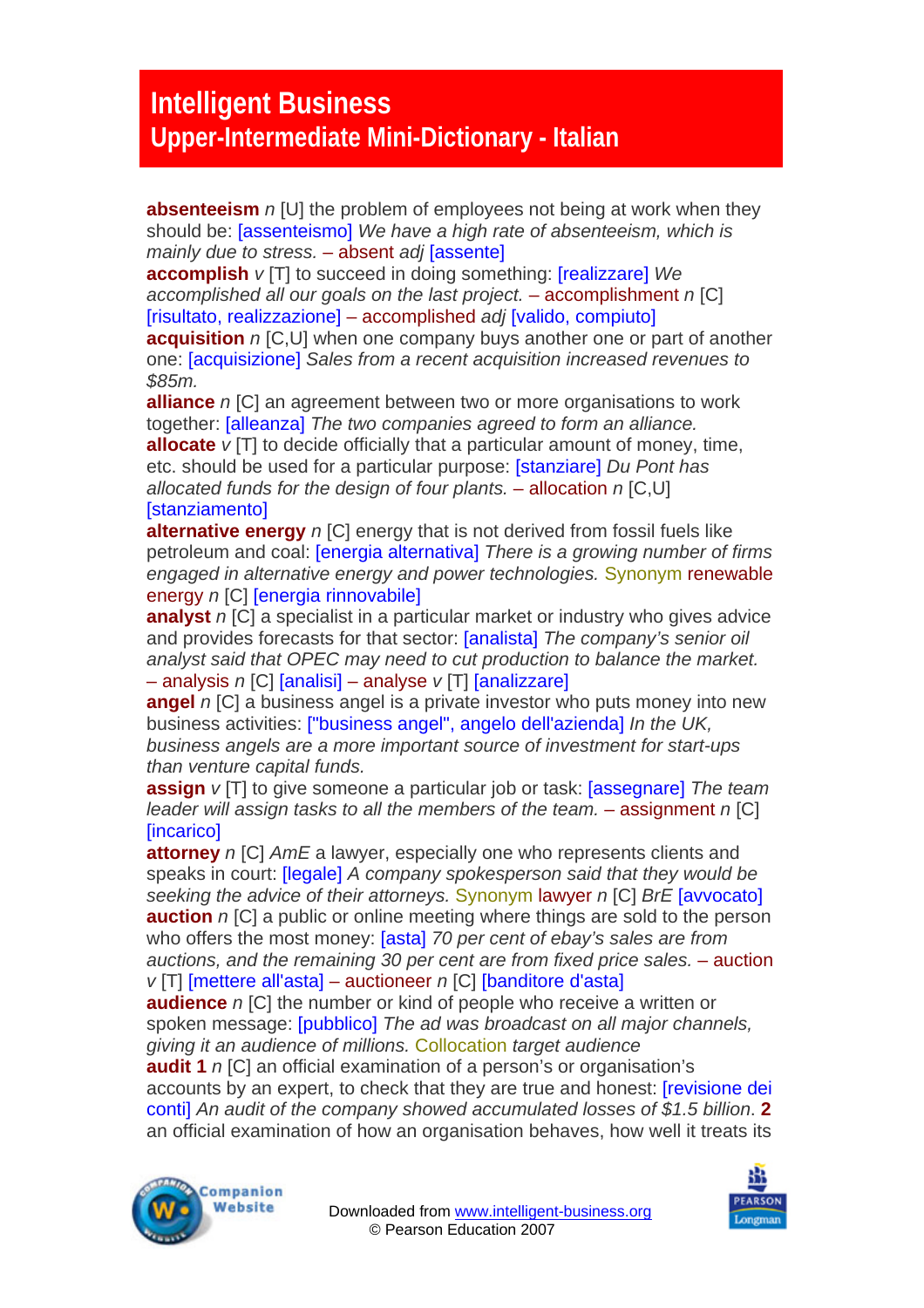employees, the environment, etc.: [ispezione] *The social audit of Ben & Jerry's commends the company, which gives 7.5 per cent of pre-tax profits to charity*. – auditor *n* [C] [revisore dei conti] – audit *v* [T] [verificare] Collocations *audit report, audit committee, ethical audit, external audit, social audit*

**barrier to entry** *n* [C] any factor which prevents new competition from entering an industry, for example the need for a lot of capital or strict government regulations: [barriere all'entrata] *The aircraft engine industry has high barriers to entry and requires a lot of technological capital.*  **bid** *n* [C] an offer to buy something at a stated price: [offerta] *They made a successful bid for an established company.* – bid *v* [I,T] [offrire] – bidder *n*  [C] [offerente] – bidding *n* [U] [gara d'appalto] Synonym offer *n* [C] [invito alla gara] Collocations *make a bid, accept a bid, reject a bid, takeover bid*  **billboard** *n* [C] a large sign, usually outdoors, used for advertising: [pannello per le affissioni] *The agency estimates that one million drivers pass their billboards every day*. Synonym hoarding *n* [C] *AmE* [tabellone pubblicitario]

**blue-chip shares** *n* [plural] shares in a well-managed company with a record of paying profits to shareholders during good and bad economic conditions: [azioni blue chip] *It's far less risky to buy blue-chip shares than to buy shares in a start-up.* Synonym blue-chip stock *n* [C,U] *AmE* [azioni blue chip] Collocation *blue-chip company* 

**brokerage 1** *n* [C] a company or organisation that buys or sells securities, currencies, property, insurance, etc. for others: [società di intermediazione] *The credibility of a brokerage or bank can disappear overnight.* **2** [U] the work done by a brokerage: [brockeraggio, intermediazione] *The electricity company saved \$520,000 in brokerage fees by selling the bonds directly to investors.* – broker *n* [intermediario, broker] [C] – broker *v* [T] [fare da mediatore] Collocation *broker-dealer* 

**budget** *n* [C] the amount of money that an organisation has to spend on a particular activity in a given period of time: [budget] *The service operates on a very tight budget.* – budget *v* [I,T] [preventivare] – budgetary *adj*  [budgetario, relativo al budget]

**business plan** *n* [C] a document produced by a company, especially a new company, giving details of expected sales and costs and how the business can be financed, and showing why the plan will make money: [business plan, piano d'impresa] *The bank requires a three-year business plan from anyone applying for a loan for their company.* 

**campaign** *n* [C] a series of actions intended to achieve a particular result: [campagna] *We are launching a campaign to promote the new product.* – campaign *v* [I] [fare, condurre una campagna] Collocation *advertising campaign* 

**capital 1** *n* [U] money or property used to produce wealth: [fondi] *Countries around the world are hungry for capital and economic development.* **2**  money from shareholders and lenders that can be invested in assets in order to produce profits: [capitale] *Because Mr Blech is injecting new capital, Ecogen said it is no longer seeking a buyer.* – capitalism *n* [U] [capitalismo] – capitalist *n* [C] [capitalista] – capitalise *v* [T] [capitalizzare,



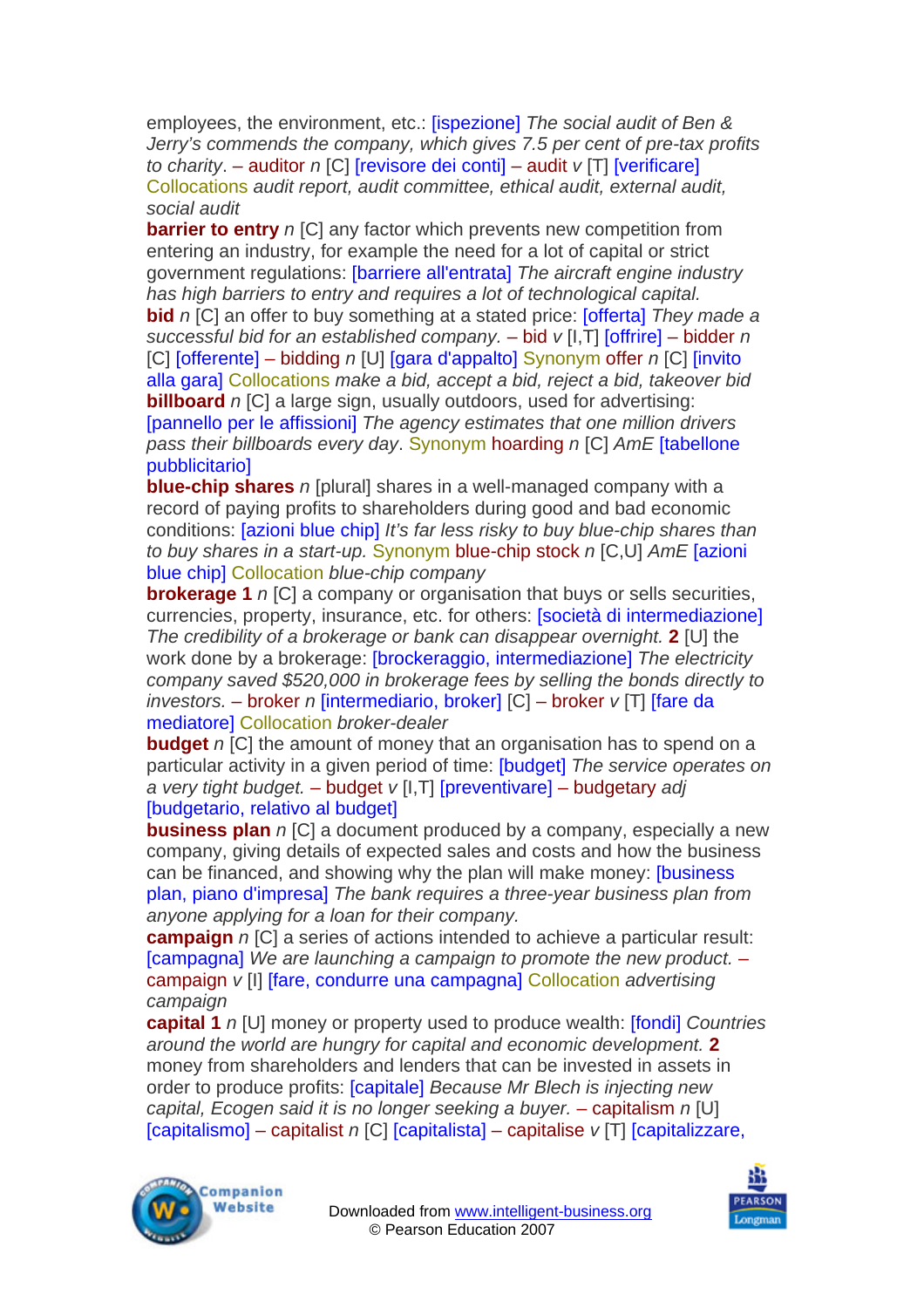finanziare] Collocations *equity capital, fixed capital, issued capital, venture capital, working capital, capital equipment, capital gains, capital goods*  **cartel** *n* [C] a group of companies who agree to set the price of something they produce at a fixed level in order to limit competition and increase their own profits: [cartello] *The oil cartel, OPEC, has just had its first major success in forcing up oil prices.* 

**central bank** *n* [C] the official bank of a country, which is responsible for setting interest rates, controlling the money supply, producing bank notes and keeping the country's supply of foreign currency and gold, etc.: [banca centrale] *China's central bank said that a decline in interest rates is unlikely.* 

**chief technology officer** abbreviation **CTO** *n* [C] the manager with the most authority concerning technology: [chief technology officer, abbr. CTO, manager di primo livello che si occupa dello sviluppo di progetti tecnologici] *The Chief Technology Officer announced the company's intention to launch a new consumer electronics product next month.* 

**clearing bank** *n* [C] one of the high street banks that issues and accepts cheques and passes them through the banking system: [banca di clearing] *All cheques have to be authorised by the clearing bank before being accepted.* Synonym commercial bank *n* [C] [banca commerciale]

**collaborate** *v* [I] to work with someone on a project: [collaborare] *The two teams collaborated well.* – collaboration *n* [U] [collaborazione]

**collateral** *n* [U] assets promised by a borrower to a lender if the borrower cannot repay a loan: [garanzia collaterale] *When the firm went bankrupt, he lost his home because he had used it as collateral for the business.*  Synonym security *n* [U] [garanzia]

**commercial** *n* [C] an advertisement on television, radio, or at the cinema: [spot, annuncio pubblicitario] *The campaigns were designed to run as television or cinema commercials.* 

**commission 1** *n* [C] an amount of money paid to someone according to the value of goods, shares, bonds, etc. they have sold: [commissione] *He didn't charge a commission on trades, as other brokers do.* **2** an official organisation that ensures that the law is obeyed in a particular activity: [commissione] *The Equal Opportunities Commission works to eliminate sex discrimination.* 

**commit**  $v$  [I, T] to agree to do something or say that someone else will do something: [impegnarsi] *Sorry, I've already committed myself to working on the other team.* – commitment *n* [U] [impegno] – committed *adj* [impegnato, dedicato]

**competitive advantage** *n* [C] an advantage that makes a company more able to succeed in competing with others: [vantaggio competitivo] *Advanced Micro's chip carries the competitive advantage of using less power than Intel's.* Collocation *comparative advantage* 

**component** *n* [C] **1** one part of something: **[componente]** The microchip *department is the main component of our technology division.* **2** one part used in making a piece of equipment: [parte] *TTPcom is a firm that designs and manufactures software components for satellite navigation systems.*  **conglomerate** *n* [C] a large business organisation consisting of different companies that have joined together: [conglomerato] *TWE is a cable TV* 



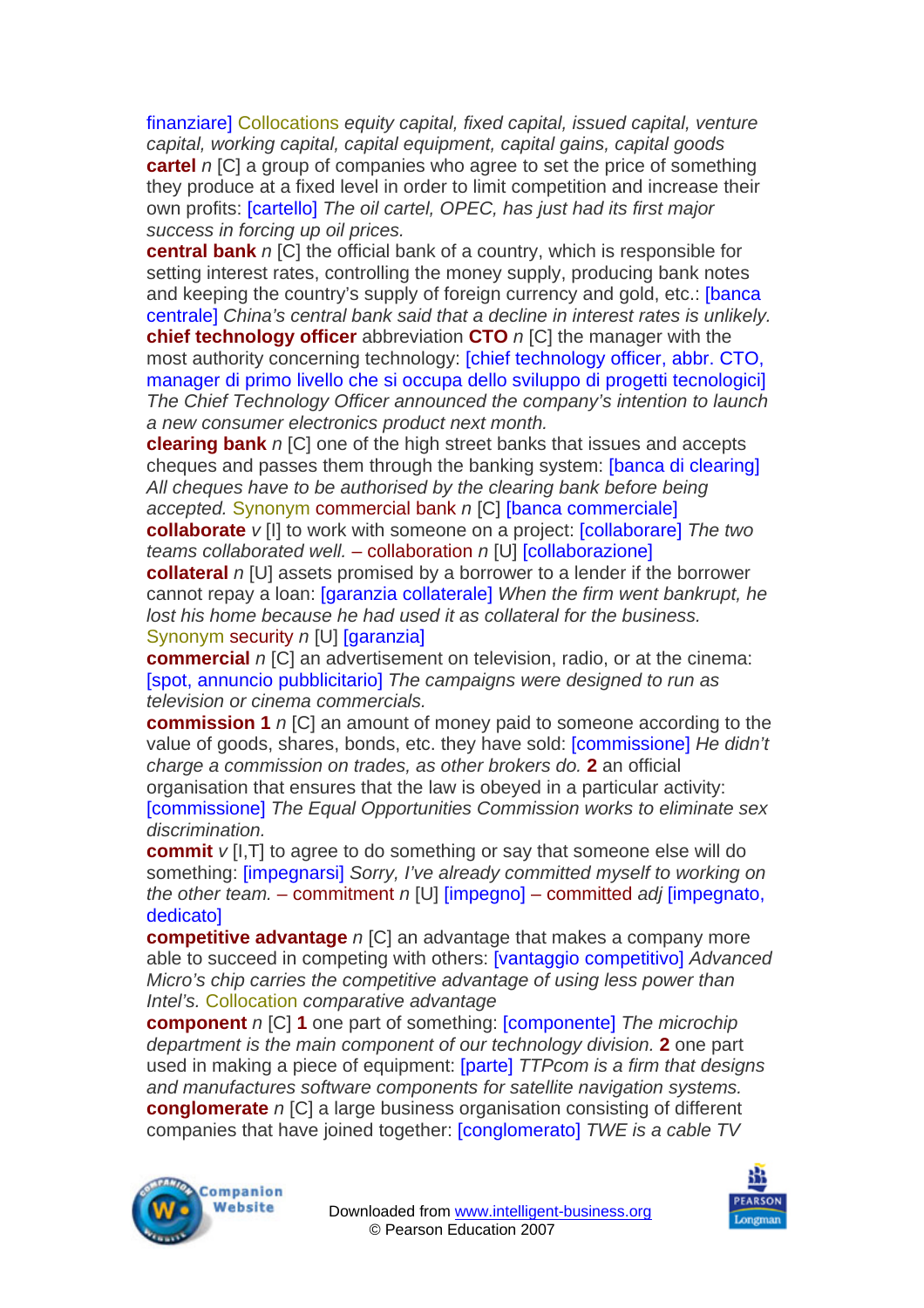*and film subsidiary of the world's largest media conglomerate.* 

**contractor** *n* ICI a person or company that makes an agreement to do work or provide goods for another company: [appaltatore] *The company has no plans to expand its use of contractors.* – contract *n* [C] [contratto]

**control**  $v[T]$  to limit something or prevent it from increasing too much; check that something is as it should be: [controllare] *To help control costs, the company cut salaries by 12 per cent last month. – control n [C]* [controllo] – controller *n* [C] [controllore]

**co-ordinate** *v* [T] to organise all the different parts of something to ensure an effective operation: [coordinare] *Your job is to co-ordinate the different aspects of the project*. – co-ordination *n* [U] [coordinamento] – co-ordinator *n* [C] [coordinatore]

**core business** *n* [C] the business that makes the most money for a company and that is considered to be its most important and central one: [core business, attività propria dell'impresa] *US car maker Chrysler is to sell off its \$1 billion technology arm to concentrate on its core business.* **corporate culture** *n* [C,U] the attitudes or beliefs that are shared by a particular organisation: [cultura aziendale] *Working late hours seems to be part of the corporate culture.* 

**corporate identity** *n* [C,U] the way in which a company uses similar designs and colours on all its products, advertisements, letters, etc. so that people will become familiar with the company: [identità aziendale] *People throughout the world recognise our company thanks to our strong corporate identity.* 

**creative director** *n* [C] someone who is in charge of the work relating to producing advertisements and image campaigns for a company: [direttore creativo] *The new creative director wants the communications department to start working on a whole new image of corporate social responsibility for the company.* 

**crude oil** *n* [U] oil in a natural condition, before it has been transformed in an industrial process in order to separate it into different products: [petrolio greggio] *300 million tons of crude oil are exported every year.* Synonym crude *n* [U] [greggio] (when used in the context of the oil industry) **customise** *v* [T] to make, build or adapt especially for a customer: [personalizzare] *Our training courses are customised to suit all our customers' specific needs.* 

**damages** *n* [plural] money that a court orders someone to pay someone else for harming them or their property, or causing them financial loss: [risarcimento danni] *The group is facing claims for damages due to faulty components.* Synonym compensation *n* [U] [risarcimento, indennizzo]

**data** *n* [plural] information or facts about a particular subject that someone has collected: [dati] *We cannot tell you the results until we have looked at all the data.* Collocations *data bank, data management, data mining, data processing, data warehouse* 

**database** *n* [C] [database, base di dati] an organised set of information stored in a computer: *A database of more than 14,000 training courses is being marketed by an information services company.* 

**deadline** *n* [C] a date or time by which you have to do or complete



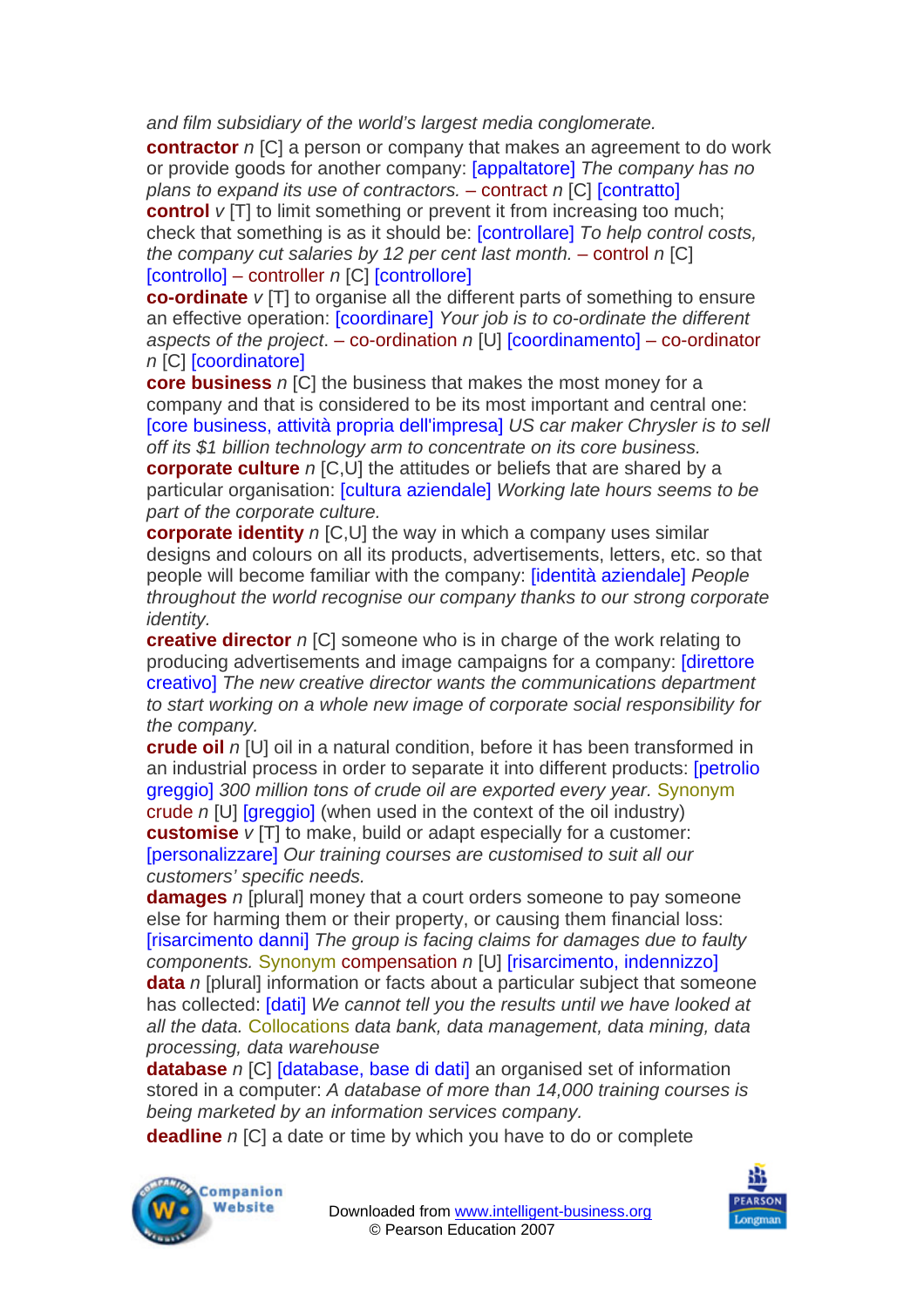something: [scadenza] *The team will never meet these deadlines; they're too tight!* 

**defendant** *n* [C] the person or organisation in a court of law accused of doing something illegal or of causing harm to another person: [convenuto] *The defendant was accused of fraud and tax evasion.* 

**delay** *n* [C] the situation in which something does not happen or start when it should do: [ritardo] *The government has been blamed for the delay in executing the project.* – delay *v* [I,T] [ritardare, differire]

**delegate** *n* [C] someone who has been chosen by their company to attend a conference, meeting or training course: [delegato] *We sent several delegates on a new management training course.* – delegate *v* [T] [delegare]

**differentiate**  $v$  [T] when a company differentiates its products, it shows how they are different from each other and from competing products:

[differenziare] *The only viable strategy was to differentiate Citibank credit cards from all the low-cost alternatives.* – differentiation *n* [U] **Idifferenziazionel** 

**display** *n* [C] an attractive arrangement of objects for people to look at or buy, for example in a shop: [esposizione] *There was a wide range of goods on display.* – display *v* [T] [esporre]

**distribution** *n* [U] the actions involved in making goods available to customers after they have been produced, for example, moving, storing and selling the goods: [distribuzione] *The company plans to establish a network of central warehouses to make product distribution more efficient.*  Collocations *distribution chain / channel / network* 

**dividend** *n* [C] a part of the profits of a company for a particular period of time paid to the shareholders for each share that they own: [dividendo] *The company has announced a dividend of 25 cents per ordinary share.*  Collocations *annual dividend, interim dividend, share dividend, dividend yield, dividend payment* 

**download**  $v$  [T] to move computer software or information from one computing device to another: [eseguire il download, scaricare] *You can now download music and video clips from the internet onto your mobile phone.* – download *n* [C] [download]

**economies of scale** *n* [plural] the advantages that a big factory, shop, etc. has over a smaller one because it can spread its fixed costs over a larger number of units and therefore produce or sell things more cheaply: [economie di scala] *Toys 'R' Us buys massive quantities directly from manufacturers and has gigantic stores with huge economies of scale.*  **end user** *n* [C] the person who actually uses a particular product, rather than someone involved in its production or sale: [utente finale] *End users can often choose who they buy their electricity from.* 

**entrepreneur** *n* [C] someone who starts a company, arranges business deals and takes risks in order to make a profit: [imprenditore] *State governments had sought to promote economic growth by working closely with local entrepreneurs.* – entrepreneurship *n* [U] [imprenditoria] – entrepreneurial *adj* [imprenditoriale]

**equity 1** *n* [U] the capital that a company has from shares rather than from



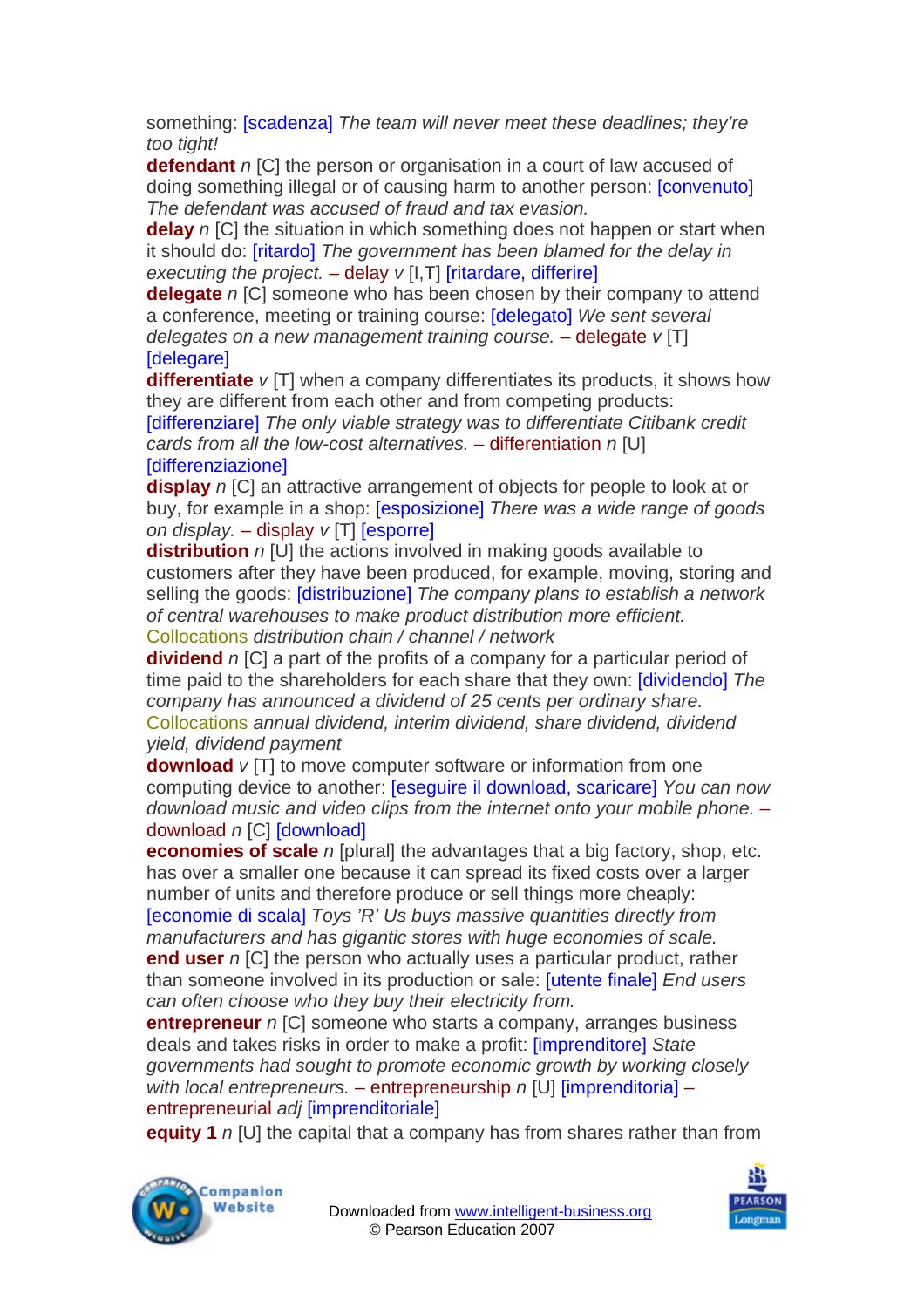loans: [capitale netto] *The strong market will encourage companies to use equity to finance acquisitions.* Collocation *shareholder equity* **2** [plural] the shares of a company listed on the Stock Exchange: *[azioni ordinarie] Investors are placing funds in equities as they look for higher returns on their investments.* 

**estimate** *v* [I, T] to calculate what you think the value, size, amount, etc. of something will probably be: [stimare] *The value of the deal is estimated at £12m.* – estimate *n* [C] [preventivo] – estimation *n* [C] [stima]

**exchange rate** *n* [C] the price at which one currency can be bought with another: [tasso di cambio] *If the euro-dollar exchange rate remains at its current level, US exporters could lose \$5 billion in business annually*. Collocations *fixed exchange rates, floating exchange rate* 

**exclusivity** *n* [U] the fact that a product is so expensive that not many people can afford to buy it: [esclusività] *Porsche highlighted its exclusivity by aiming at the high end of the luxury-car segment.* – exclusive *adj*  **[esclusivo]** 

**exhibition** *n* [C] a public event where businesses and other organisations show their products or services: [mostra] *Exhibitions and trade shows are expensive but effective ways to promote products.* 

**facilitator** *n* [C] someone who helps a team to work together effectively: [facilitatore, moderatore] *A facilitator should remain neutral and ensure everyone follows the agreed ground rules.* – facilitate *v* [T] [facilitare, agevolare]

**fee** *n* [C] an amount of money paid to a professional person or organisation for their services: [onorario] *Legal fees for registering a company range from \$500 to \$1,000.* 

**feedback** *n* [U] advice or criticism about how someone is doing their job: [feedback, riscontro] *I'm sure he'll improve if he gets positive feedback after each task.* 

**forecast** *n* [C] a description of what is likely to happen in the future, based on information that is available now: [previsione] *The figures for 2015 are forecasts, the others are actuals.* – forecast *v* [I,T] [prevedere] Synonyms prediction *n* [C] [predizione] – projection *n* [C] [proiezione] Collocations *economic forecast, profit forecast, sales forecast, to make a forecast, forecast growth* 

**fortune** *n* [C] a very large amount of money: [fortuna] *He made a fortune by investing on the stock exchange.* 

**fossil fuel** *n* [C] a fuel such as coal, gas or oil that is produced by the gradual decay of animals or plants over millions of years: [combustibile fossile] *Fossil fuels currently account for about 90 per cent of world energy consumption.* 

**fraud** *n* [U] a method of illegally getting money from a person or an organisation, often using clever and complicated methods: [frode] *The external auditor discovered the firm was involved in massive fraud.* – fraudulent *adj* [fraudolento]

**fuel** *n* [C,U] a substance such as coal, gas or oil that can be burned to produce heat or energy: [combustibile] *The rising cost of fuel has prompted protests across Europe*. – fuel *v* [T] [rifornire di carburante]



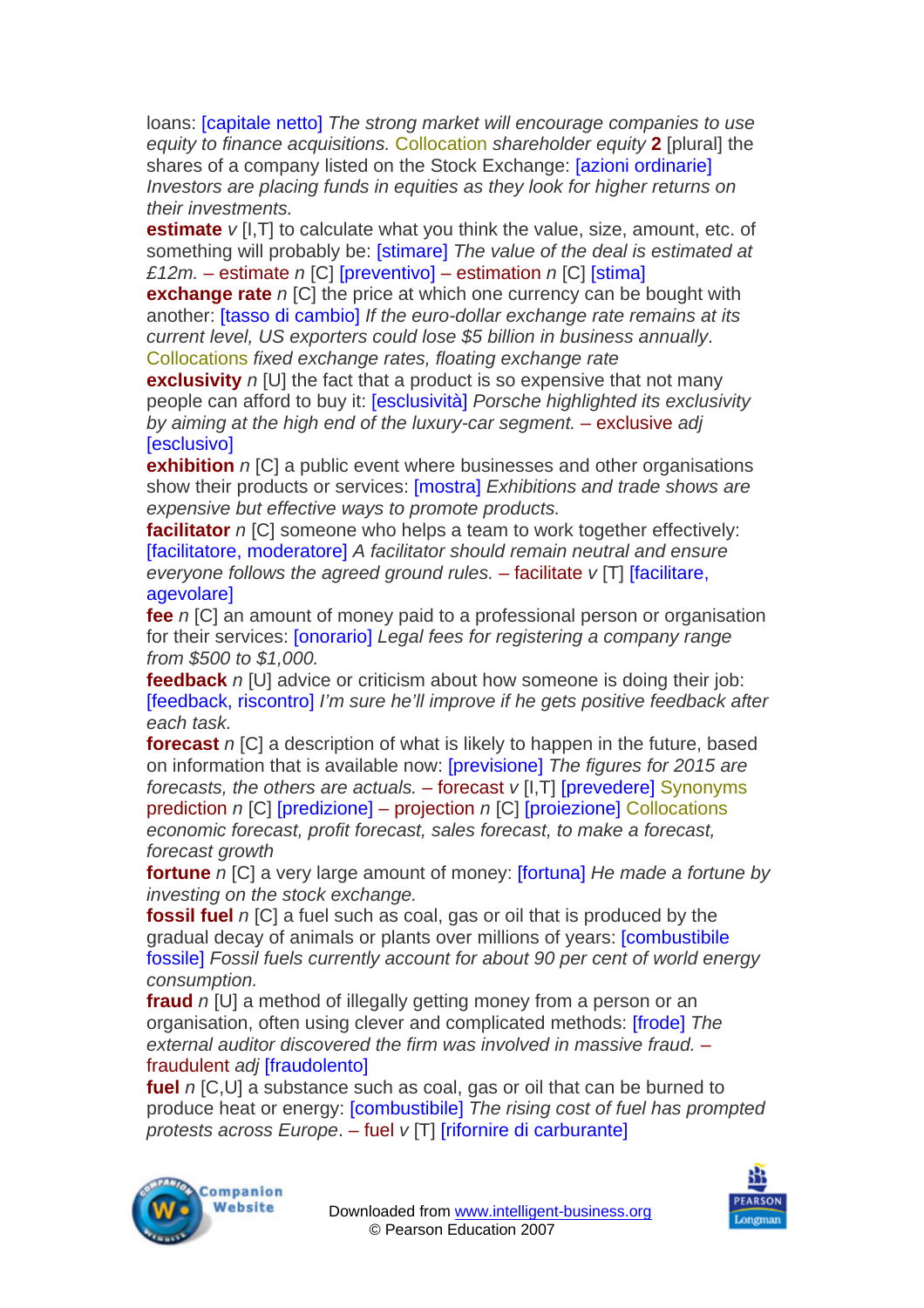**gasoline** abbreviation **gas** *n* [U] *AmE* a liquid obtained from petroleum, used mainly for producing power for the engines of motor vehicles: [benzina] *The US alone consumes well over a hundred billion gallons of gasoline per year.* Synonym petrol *n* [U] *BrE* [benzina]

**gather** *v* [T] to collect information, ideas, etc.: [raccogliere] *Successful market research depends on the quality of the information that is gathered.*  **goal** *n* [C] something that you hope to achieve in the future: [traguardo] *Our goal is to meet all the team's requirements.* Synonyms aim *n* [C] [scopo] – objective *n* [C] [obiettivo]

**hardware** *n* [U] computer machinery and equipment: [hardware] *The continued evolution of computer hardware imposes new challenges.* 

**incentive** *n* [C] something which is used to encourage people, especially to make them work harder and produce more: [incentivo] *Training* 

*opportunities for staff can be more of an incentive than financial bonuses.*  **information** *n* [U] facts or details that tell you about something or someone: [informazioni] *Corporations are making more financial information available to investors.* Collocations *inside information, information system, information technology*

**ingredient** *n* [C] a component or element that is added to form a compound or mixture: [ingrediente] *Mineral oil and petroleum are the basic ingredients in many cosmetic products.* 

**initial public offering** abbreviation **IPO** *n* [C] an occasion when a company offers shares on a stock market for the first time: [offerta pubblica iniziale abbr. OPI ] *The government will sell 40 per cent of the company through an initial public offering.* 

**intelligence** *n* [U] information that is collected about the activities of an organisation or individual: [intelligence, dati e informazioni] *We provide confidential reports and intelligence for companies operating in the biotechnology sector.* Collocations *business intelligence, competitive intelligence* 

**interest 1** *n* [U] an amount paid by a borrower to a lender, for example by a bank to someone who saves money with them: [interesse] *Any spare cash is best put in a savings account where it can earn interest*. **2** the rate of interest at which a particular sum of money is borrowed or lent: [interesse] *Small businesses have to pay interest at 12 per cent and upwards if they go through microfinance institutions*. Collocations *interest rate / rate of interest*  **invention** *n* [C] **1** a new product that was not available before:

[innovazione] *The paperclip was one of the most useful inventions of the twentieth century!* **2** [U] when something is made or designed for the first time: [invenzione] *Mobile phones have changed considerably since their invention.* – inventor *n* [C] [inventore] – inventive *adj* [inventivo]

**investment bank** *n* [C] a bank that buys stocks and shares and then sells them to members of the public, and offers financial advice to businesses: [banca d'investimento] *JPMorgan is a leading US investment bank specialising in asset management.* Synonyms corporate bank *n* [C] [banca d'affari] – merchant bank *n* [C] [banca mercantile]

**issue** *v* [T] to make securities such as bonds and shares available for people to buy: [emettere] *In January, AMR issued five million new shares.* –



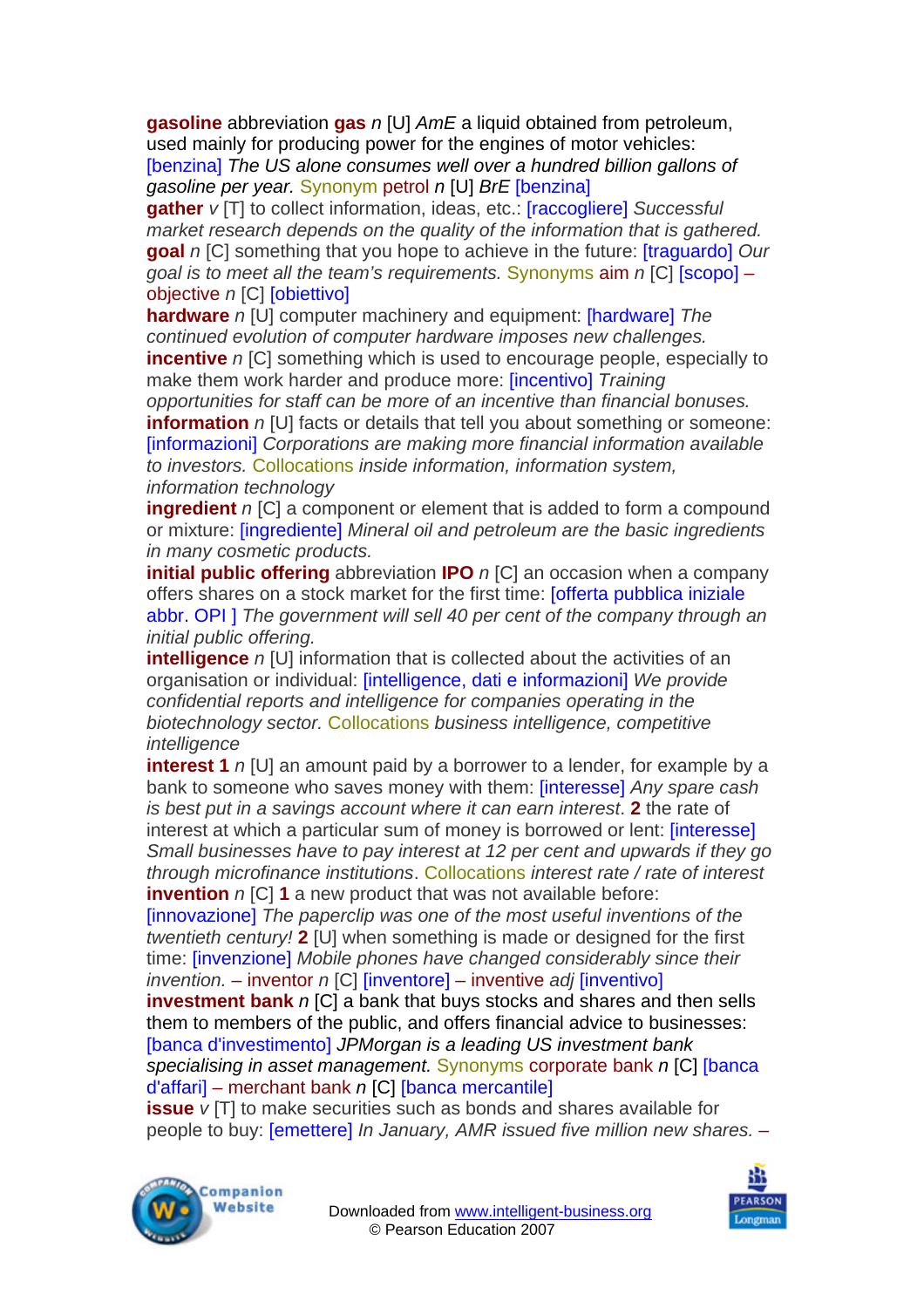issue *n* [C] [emissione] Collocation *share issue* 

**launch** *v* [I, T] to show or make a new product available for sale for the first time: [lanciare] *The company is launching a new range of perfumes.* – launch *n* [C] [lancio]

**lawsuit** *n* [C] a charge, claim or complaint against a person or an organisation that is made in a court of law by a private person or company, not by the police or state: [causa] *Local residents have filed a lawsuit over water pollution.* Synonym court case *n* [C] [vertenza giudiziaria]

**legal action** *n* [C,U] the process of taking a case or a claim against a person or organisation to a court of law: [azione legale] *The European Commission is threatening to take legal action in order to protect the environment.* Synonym litigation *n* [U] [lite]

**legal department** *n* [C] the service in a company or organisation that looks after all matters relating to questions of law: [reparto legale] *Our legal department is preparing the new licensing agreement.* 

**litigate**  $v$  [I, T] to take a claim or complaint against a person or organisation to a court of law: [fare causa] *Angry consumers have announced that they will litigate.* – litigant *n* [C] [parte in causa] – litigation *n* [U] [processo] – litigious *adj* [contenzioso]

**lucrative** *adj* an activity, project, job, etc. that is lucrative makes a lot of money: [lucrativo] *Investing in the Euro tunnel wasn't as lucrative as investors thought it would be.* Synonym profitable *adj* [redditizio]

**market share** *n* [C,U] the proportion of the total market that is supplied by a particular company: [quota di mercato] *If the two companies' market shares are combined, they'll have 28 per cent of the US market.* 

**mass consumption** *n* [U] buying and using products and services on a large scale: [consumo di massa] *Mass consumption has transformed not only industry but society as a whole.* 

**mass market** *n* [U] the market for standardised consumer products: [mercato di massa] *We access the mass market by selling our clothing range in department stores.* 

**measurement** *n* [C] the result of an evaluation of the size or dimension of something: [misurazione] *Precise measurements of business performance enable managers to make better decisions.* 

**media** *n* [plural] the (mass) media are all the different ways of entertaining and giving information to the public and advertising goods, for example, television, radio, newspapers and the internet: [mass media] *The company is keen to get its views across in the media.* 

**merger** *n* [C] the creation of a new company by joining two separate companies: [fusione] *The merger between the two biggest supermarket chains will have to be approved by the authorities. – merge <i>v* [I,T] [fondere, incorporare]

**model** *n* [C] a particular type or design of a machine or device: [modello] *This is the most expensive model in our range of luxury watches.* 

**monetary policy** *n* [C] the way a central bank controls the amount of money in the economy at a particular time, for example by changing interest rates: [politica monetaria] *Unless the Bank of Japan relaxes monetary policy and makes borrowing easier, the stock market is unlikely to improve.* 



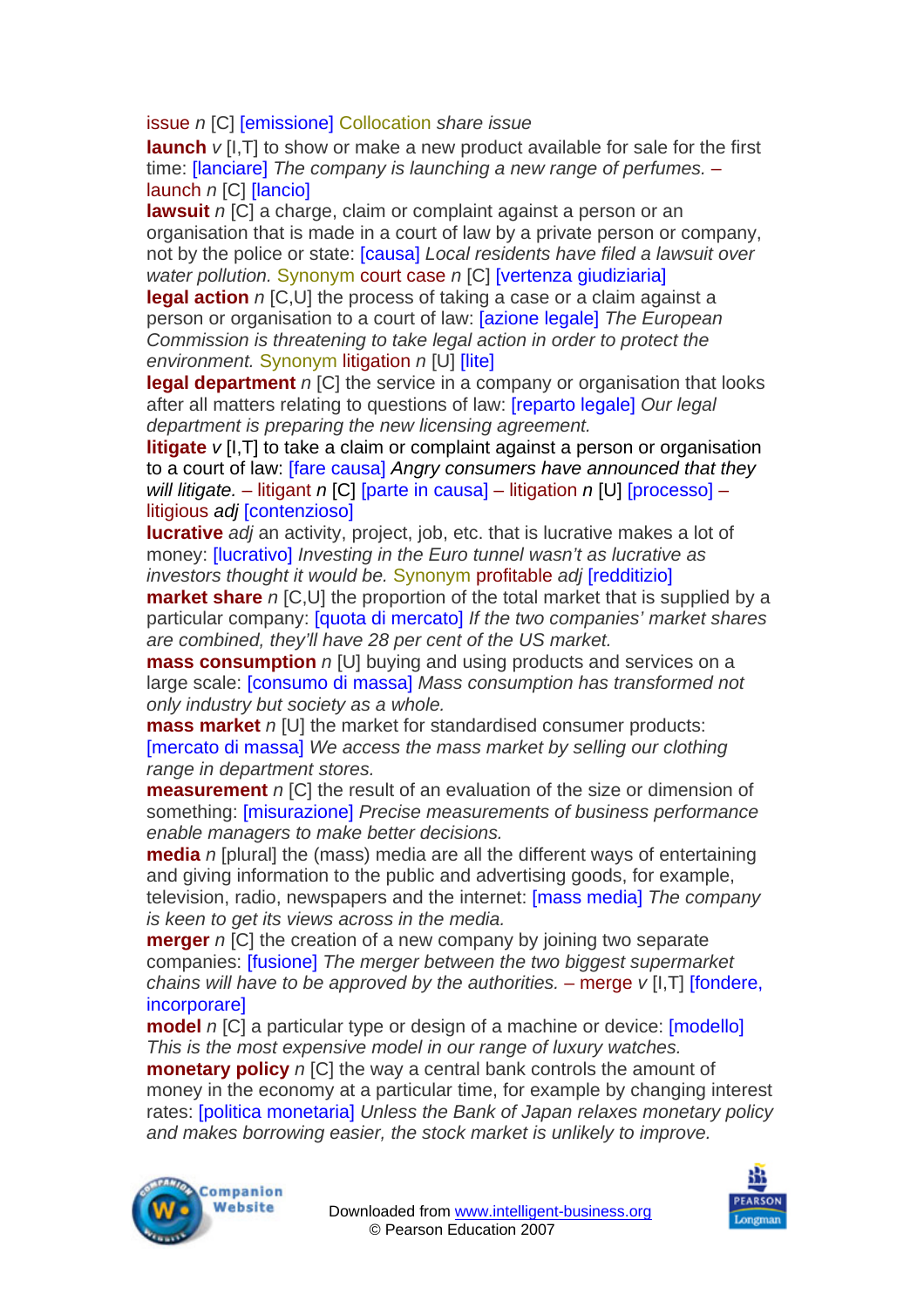**monopoly** *n* [C,U] a situation where a business activity is controlled by only one company or by the government and other companies do not compete with it: [monopolio] *Many national airlines used to be monopolies, but this is no longer the case.* – monopolist *n* [C] [monopolista] – monopolise *v* [T] **Imonopolizzare1** 

**motivation** *n* [U] willingness, eagerness or desire to do something without being forced to do it: [motivazione] *Some of the staff seem to lack motivation.* – motivate *v* [motivare] [T] – motivated *adj* [motivato] – motivational *adj* [motivazionale] Collocations *highly motivated, motivational skills, motivational techniques* 

**multinational** *adj* a multinational organisation has offices, factories, activities, etc. in many different countries: [multinazionale] *Big multinational companies can earn huge profits.* 

**nanotechnology** *n* [U] a science that combines computer technology and chemistry to build things from atoms: [nanotecnologia] *Nanotechnology could allow us to invent devices that manufacture at almost no cost, by replicating atoms in the way that computers produce information.* 

**network** *n* [C] a group of people or organisations that are connected or that work together: [rete] *It is important to build up a network of professional contacts.* – networking *n* [U] [collegamento in rete] – network *v* [I] [collegare in rete]

**network** *n* [C] a set of computers which are connected to each other and operate as part of the same system, able to exchange information and messages: [rete] *Incoming orders are processed automatically by the computer network.* 

**nuclear power** *n* [U] the energy, usually in the form of electricity, that is produced by a nuclear reactor: [energia nucleare] *The expansion of nuclear power depends substantially on politi*cs.

**outsource** *v* [T] to transfer work to an outside supplier: [esternalizzare] *The company outsourced all their financial operations to an accounting consultant.* – outsourcing *n* [U] [outsourcing, esternalizzazione di lavoro] Synonym subcontract *v* [T] [subappaltare]

**portfolio 1** *n* [C] a collection of shares owned by a person or a company: [portafoglio] *Over 50 per cent of his portfolio is in European shares and the rest is in American and Asian investments.* **2** all the products or services offered by a business: [portafoglio] *The company has struck a deal with a biotechnology company of similar size and product portfolio.* Collocations *portfolio management, portfolio manager, portfolio mix* 

**positioning** *n* [U] the way people think about a product in relation to the company's other products and to competing products, or the way that the company would like them to think about it: [posizionamento] *A price reduction may have the effect of damaging the brand's image and positioning.*

**power plant** *n* [C] a factory or building that generates electricity, usually by the burning of fossil fuels: [centrale elettrica] *The new power plant will generate enough power to meet the annual residential needs of nine million people.* 

**pricing** *n* [U] the prices of a company's products or services in relation to



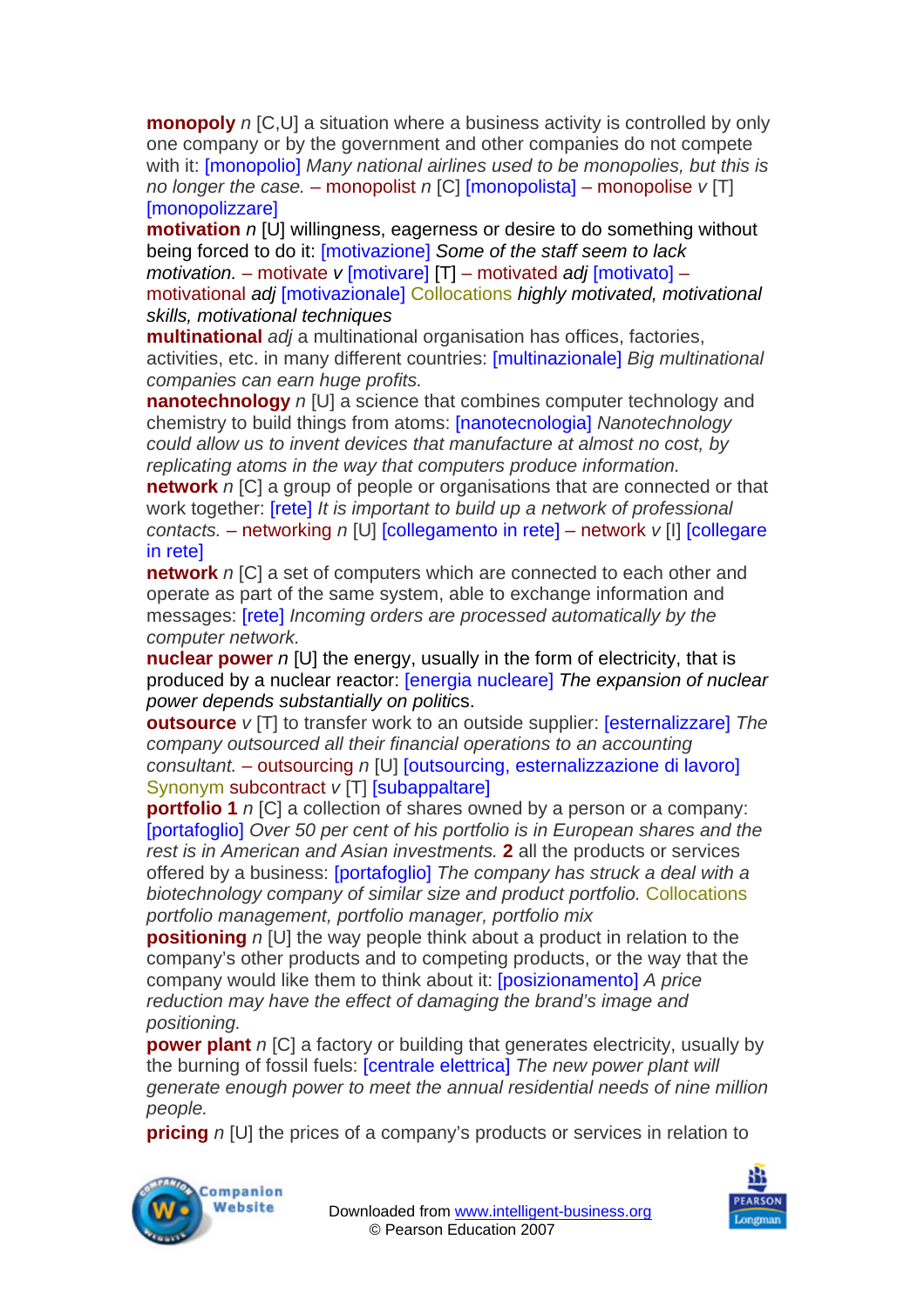each other and in relation to those of competitors, and the activity of setting them: [pricing, determinazione del prezzo] *Aggressive pricing helped increase our sales.* Collocations *pricing agreement, pricing policy / strategy, pricing structure, discount pricing* 

**procedure** *n* [C] the accepted method and order of doing something in a formal situation: [procedura] *We are currently reviewing our procedures for invoicing our customers.* 

**process**  $v$  [T] to put information into a computer to be examined and to produce a particular result: [elaborare] *The accounts are processed by the central system.* – process *n* [C] [elaborazione] – processor *n* [C]

[processore] Collocations *(electronic) data processing, word processing*  **product demonstration** *n* [C] an act of explaining and showing how a product works or how something is done: [dimostrazione del prodotto] *We organise weekly, live product demonstrations.* 

**product placement** *n* [C,U] when the maker of a product arranges for it to appear or be used in a film or television programme, as a form of advertising: ["product placement", inserimento di prodotti, a fini pubblicitari, all'interno di uno spettacolo] *Product placement in video games is part of a new strategy by advertisers eager to reach the young consumer.* 

**production 1** *n* [U] The process of making or growing things to be sold as products, usually in large quantities: [produzione] *Toshiba is increasing production of its popular line of laptop computers.* **2** an amount of something that is produced: *In August, production of passenger cars climbed 12 per cent from a year earlier.* – produce *v* [T] [produrre] – productive *adj* [produttivo] Collocations *just-in-time production, mass production, production costs, production line, production manager, production plant, production process* 

**profit margin** *n* [C] the difference between the price of a product or service and the cost of producing it, or between the cost of producing all of a company's products or services and the total sum they are sold for: [margine di profitto] *Slow sales have cut profit margins in the industry.*  **project** *n* [C] an important and carefully planned piece of work that will

create something new or improve a situation: [progetto] *British Aerospace expected the project to be completed by 2005.* Collocations *project finance, project management, project manager, pilot project* 

**promotion** *n* [C] an activity such as special advertisements or free gifts intended to sell a product or service: [promozione] *ABC has announced a joint promotion with Mullen.* – promote *v* [T] [promuovere] – promotional *adj*  [promozionale] Collocations *seasonal promotion, promotional campaign, promotional price* 

**public relations** abbreviation **PR** *n* [plural] the activity of telling the public about an organisation, person, product, etc. so that people think of them in a good way: [pubbliche relazioni, abb. PR] *Good public relations is always good for a business.* Collocations *public relations officer (PRO), public relations agency* 

**publicise** *v* [T] to give information about something to the public, so that they know about it: [pubblicizzare] *Car makers are publicising a new generation of fuel-efficient vehicles.* – publicity *n* [U] [pubblicità] – publicist *n* 



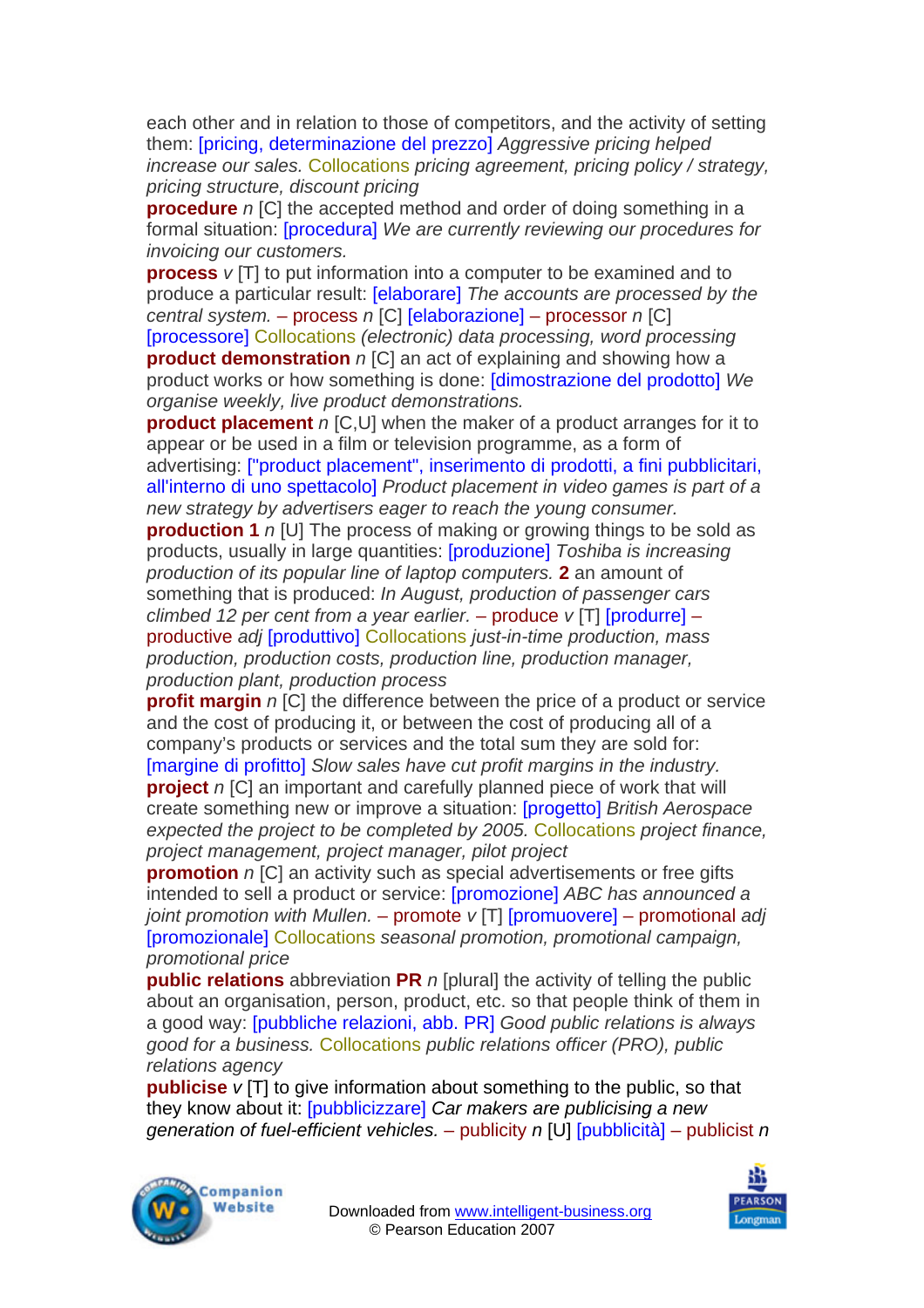[C] [pubblicitario] **sponsor** *v* [T] [sponsorizzare] to give money to pay for a television programme, a sports or arts event, training, etc., in exchange for advertising or to get public attention: *Eagle Star Insurance sponsored the charity's first TV campaign.* – sponsor *n* [C] [sponsor] – sponsorship *n* [U] **[sponsorizzazione]** 

**reserve** *n* [C] an amount of something valuable such as oil, gas, etc., kept for future use: [riserva] *Most countries have a strategic reserve of petroleum which they can use if supply is interrupted.* 

**revolution** *n* [C] a complete change in ways of thinking, methods of working, etc.: [rivoluzione] *Computer technology has caused a revolution in working practices*. – revolutionise *v* [T] [rivoluzionare] – revolutionary *adj*  **[rivoluzionario]** 

**Sarbanes-Oxley Act** *n* US government legislation introduced to ensure honest accountancy and corporate governance practices in US companies: [Legge Sarbanes-Oxley] *The USA's response to Enron and other scandals was to introduce strict financial controls through the Sarbanes-Oxley Act.* **scarce** *adj* if something is scarce, there is not enough of it available: [insufficiente] *Demand is up, supply is dwindling and new finds are scarce.*  – scarcity *n* [U] [scarsità]

**schedule** *n* [C] a plan of what someone is going to do and by when they are going to do it: [programma] *We are running several weeks behind schedule.* – schedule *v* [T] [programmare] Collocation *time schedule* 

**Securities Exchange Commission** abbreviation **SEC** *n* [U] the US agency responsible for stock market regulation: [Securities Exchange Commission abbr. SEC, Commissione di controllo della borsa USA equivalente alla Consob in Italia] *The SEC is looking into a large US corporation's investment arrangements, as it thinks they may be illegal.* 

**seminar** *n* [C] [seminario sulle tecniche motivazionali] a fairly informal meeting of a group of people, who share information and ideas and often discuss matters relating to work: *The people attending the management training seminar were all from accountancy firms.* 

**settlement** *n* an agreement to resolve a dispute before it is taken to court: [accordo] The two companies refused to disclose the financial details of *their out-of-court settlement.* 

**share** *n* [C] a unit of the capital of the company. Shares in listed companies can be bought and sold on the stock exchange: [azione] *Investors are having to pay a higher price for the company's shares.* – shareholder *n* [C] – [azionista] stockholder *n* [C] *AmE* [azionista] – shareholding *n* [C] [azionariato, partecipazione azionaria] Synonym stock *n* [C] *AmE* [azione] Collocations *share capital, share certificate, share dealing, share issue, share price* 

**shortage** *n* [C,U] a situation in which there is not enough of something that people need or want: [carenza] *Illegal exports and high world oil prices are the main causes of the current fuel shortage.* 

**software** *n* [U] sets of programs put into a computer to perform particular tasks: [software] *There's plenty of good software on the market to help us improve security.* 

**specifications** *n* [usually plural] a detailed description of how something



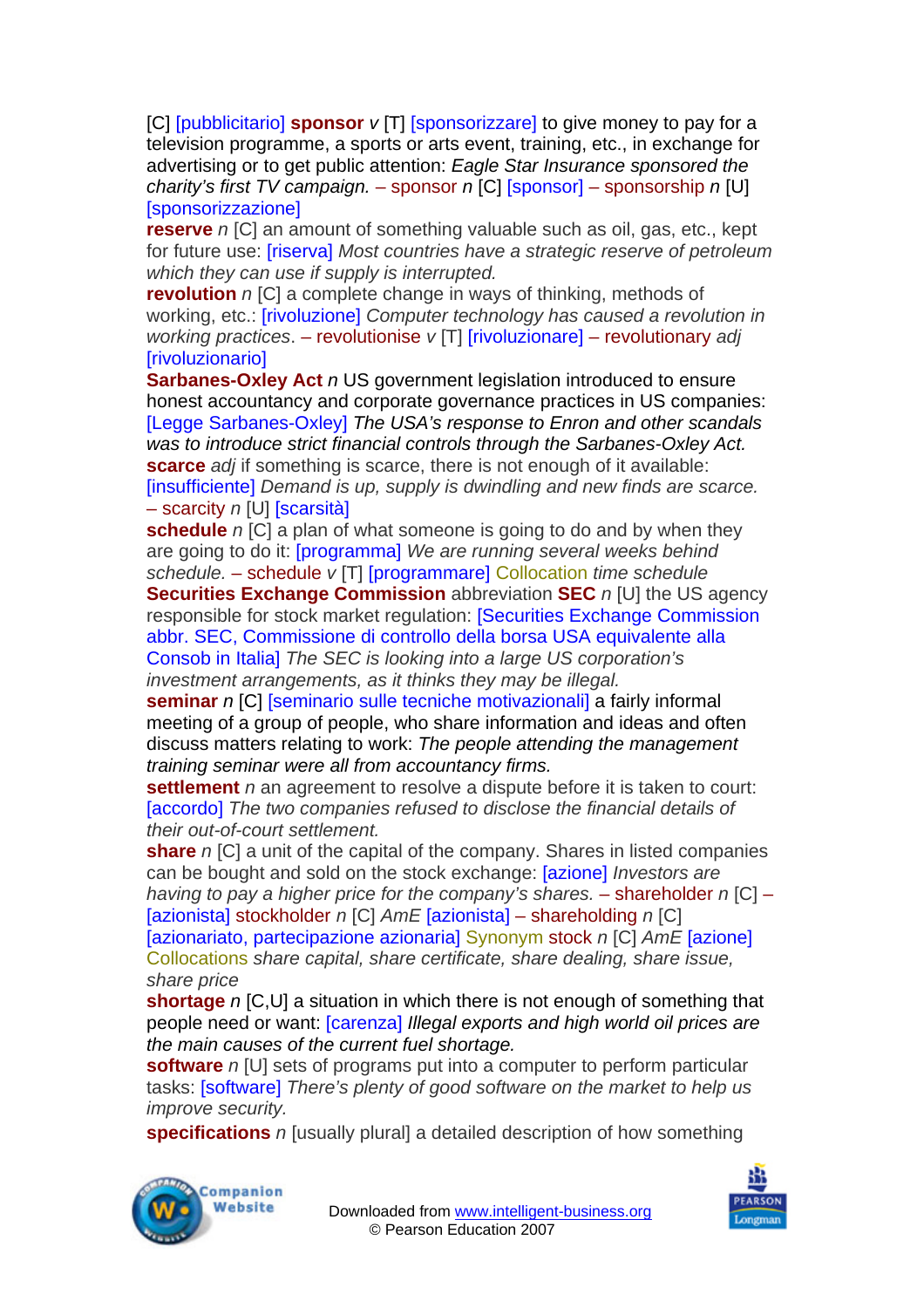should be designed or made: [specifiche] *They delivered parts that did not conform to contract specifications.* Collocation *job specifications* 

**speculate** *v* [I] to buy goods, shares, property, etc. in the hope that their value will increase so that they can be sold for a profit: [speculare] *Many individuals are now speculating on the stock exchange through special savings schemes provided by their banks.* – speculation *n* [U] [speculazione] – speculative *adj* [speculativo]

**spreadsheet** *n* [C] a computer program that can show rows of figures and perform calculations with them. Spreadsheets are often used to work out sales, taxes, profits and other financial information: [foglio elettronico] *Most spreadsheets can transform data and figures into graphs and charts.* 

**staff loyalty** n [U] if staff are loyal to their company, they enjoy working for it, they keep company secrets and tend to stay for a long time:

[fidelizzazione del personale] *The Human Resources department has built up staff loyalty by ensuring good working conditions, awarding regular bonuses and providing in-company training.* 

**stakeholder** *n* [C] a person or group of people who are considered to be an important part of an organisation because they have responsibility within it or receive advantages from it: [stakeholder, chi ha interesse nell'attività di un'azienda] *When a company is new and small it can stay close to its stakeholders – staff, customers and suppliers.* 

**stock exchange** *n* [C] a market where company shares are traded: [borsa] valori] *Companies listed on the Madrid stock exchange dropped about 3 per cent this year.* 

**strategic alliance** *n* [C] an alliance formed as part of a plan with important aims: [alleanza strategica] *Singapore airlines and Lufthansa have announced a strategic alliance with broad implications for competition.*  **stress** *n* [U] continuous feeling of worry about your work or personal life that prevents you from relaxing: [stress] *He has been under a lot of stress at work recently, due to tight deadlines and staff shortages.*– stressful *adj*  [stressante] Collocations *stress-related (illness), stress management*  **subcontractor** *n* [C] a person or company who is paid to do part of the work of another person or company: [subappaltatore] *Always check whether a contractor is using subcontractors, and who is liable if things go wrong.*  **sue** *v* [I,T] to make a legal claim against someone, especially for an amount of money, because you have been harmed in some way: [citare] *The company was sued for non payment by their supplier.* 

**surveillance** *n* [U] the act of monitoring a person or group of people: [sorveglianza] *Employees must be notified if they are under surveillance at their workplace.* 

**sustainable** *adj* an action or process that is sustainable can continue or last for a long time: [sostenibile] *The benefits from sustainable fuels would be enormous.* – sustainability *n* [U] [sostenibilità] Synonym renewable *adj* [rinnovabile] Collocation *sustainable development*

**switch**  $v$  [I, T] to change from one thing to another, usually suddenly: [passare a] *Consumers are switching to more affordable brands.*  **synergy** *n* [C,U] additional advantages, profits, etc. that are produced by two people or organisations combining their ideas and resources: *[sinergia]*